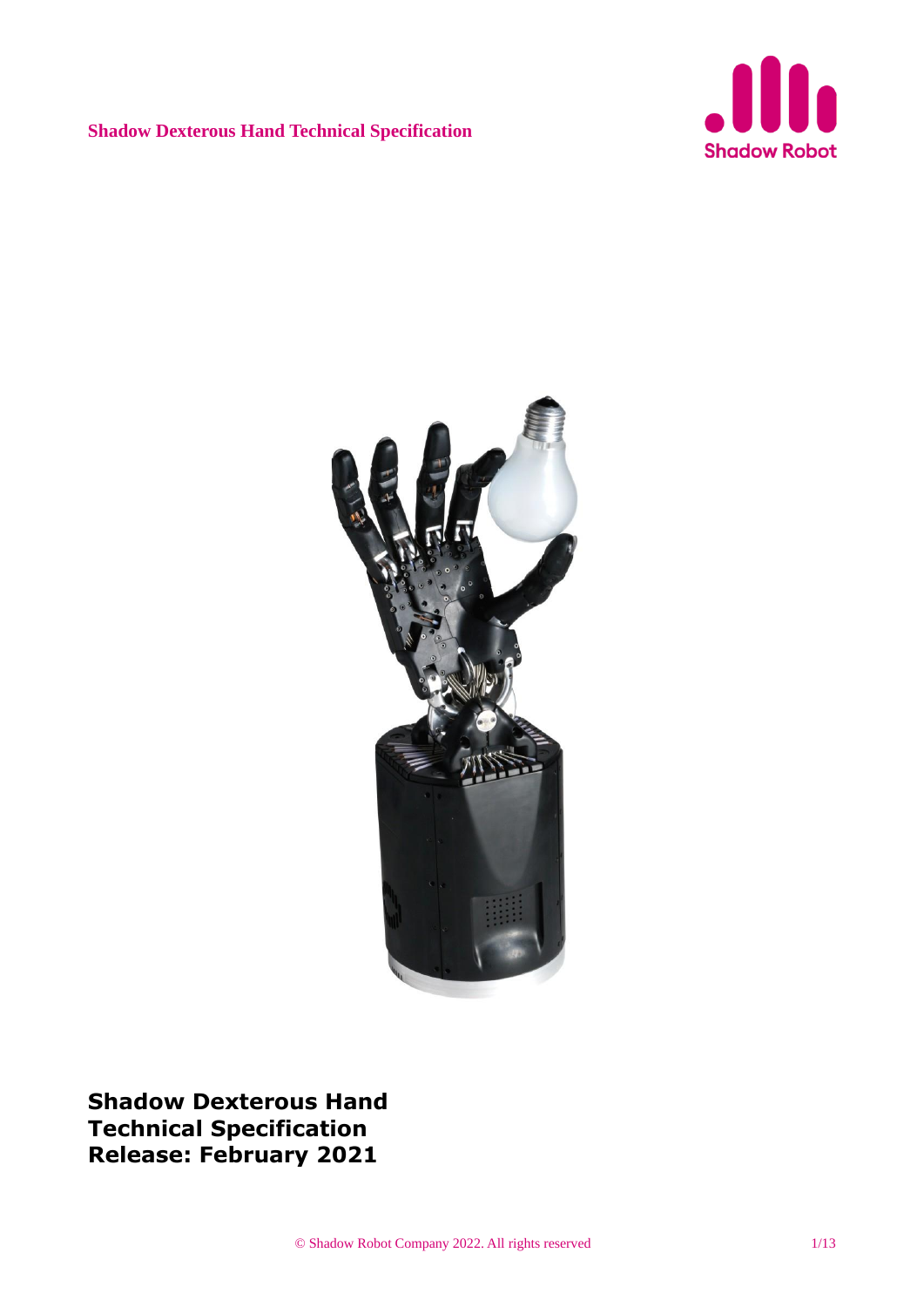# **Table of Contents**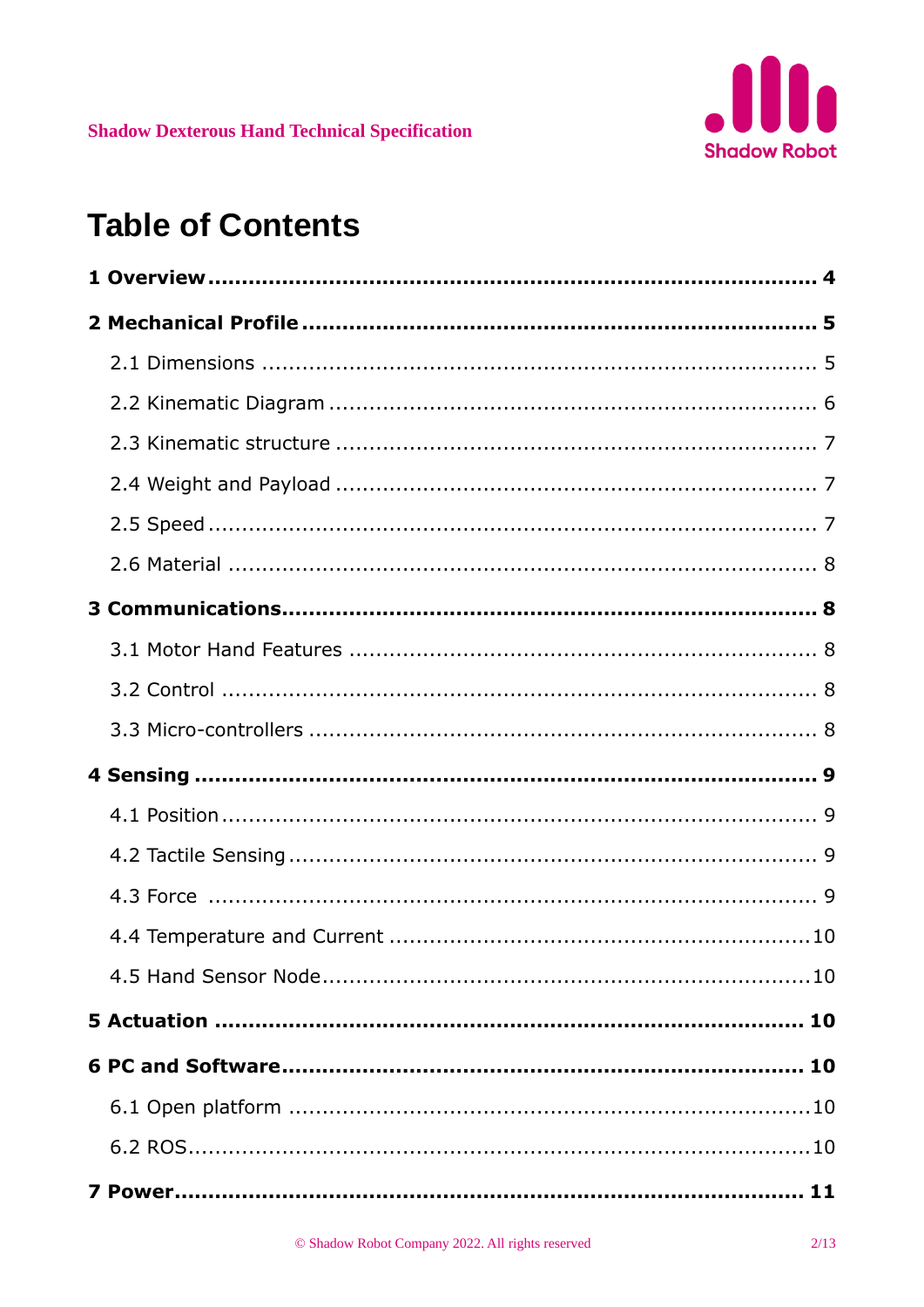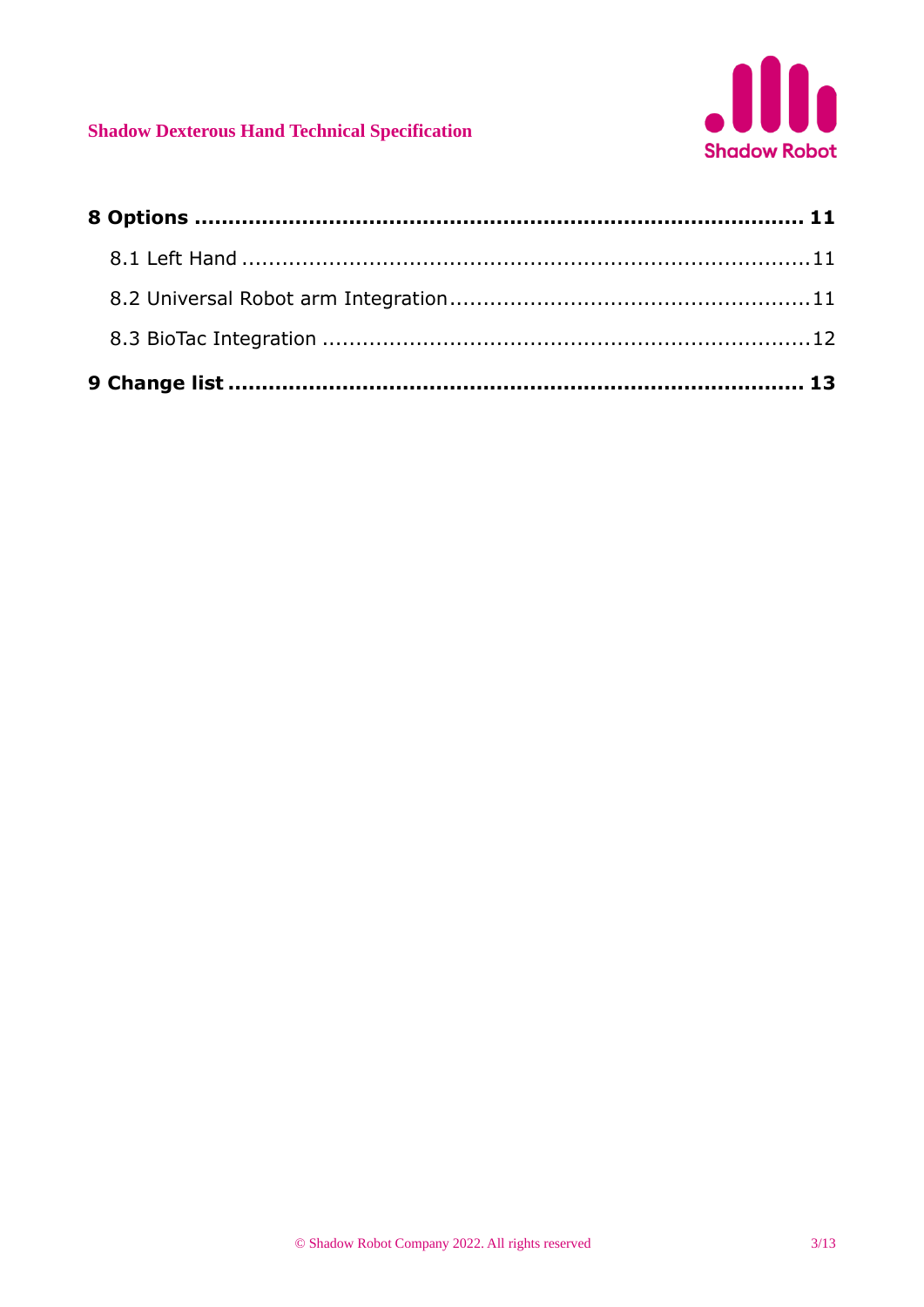

## **1 Overview**

The Shadow Dexterous Hand is an advanced humanoid robot hand system that provides 24 movements to reproduce as closely as possible the kinematics and dexterity of the human hand. It has been designed to provide comparable force output and movement precision to the human hand.

Shadow Hand systems have been used for research in grasping, manipulation, neural control, brain computer interface, industrial quality control, and hazardous material handling.

The Shadow Dexterous Hand is a self-contained system - all actuation and sensing is built into the hand and forearm. The Shadow Dexterous Hand development kit includes:.

- Control systems
- Software (provided under GNU GPL or BSD as appropriate)
- ROS compliant
- PC
- Power supplies
- Tactile sensing
- Auxiliary equipment (if required)
- Documentation and training

All versions of the Hand use an EtherCAT bus (Ethernet for Control Automation Technology), providing a 100Mbps Ethernet-based communications field-bus, and full integration into ROS (Robot Operating System).

The Hands use Shadow's electric "Smart Motor" actuation system and integrates force and position control electronics, motor drive electronics, motor, gearbox, force sensing and communications into a compact module, 20 of which are packed into the Hand base.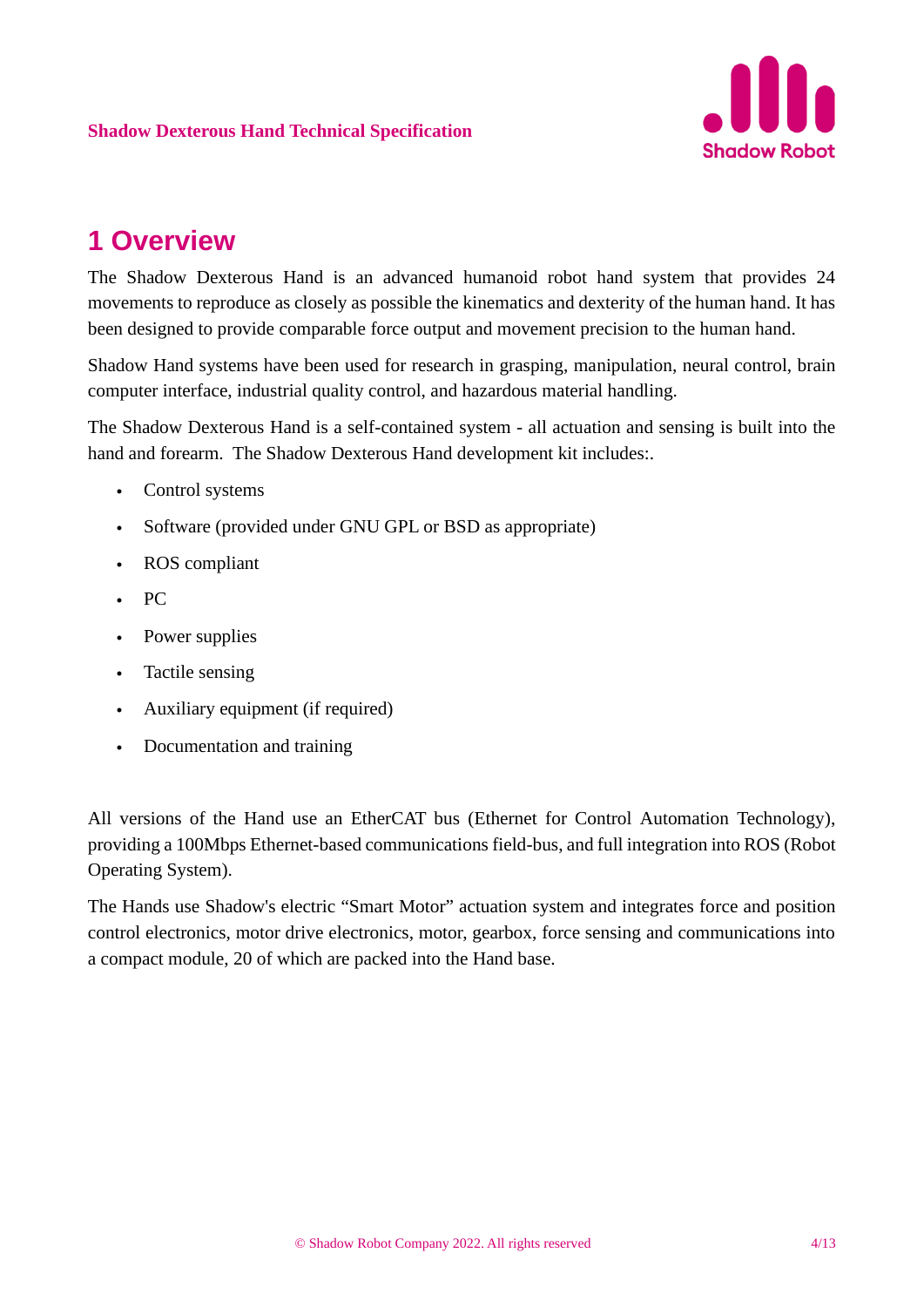

## **2 Mechanical Profile**

#### *2.1 Dimensions*

The Hand has been designed to be similar in shape and size to a typical male hand, and reproduce as closely as possible the kinematics and dexterity of the human hand. The fingers are all the same length, with the knuckles staggered to give comparable fingertip locations to the human hand.

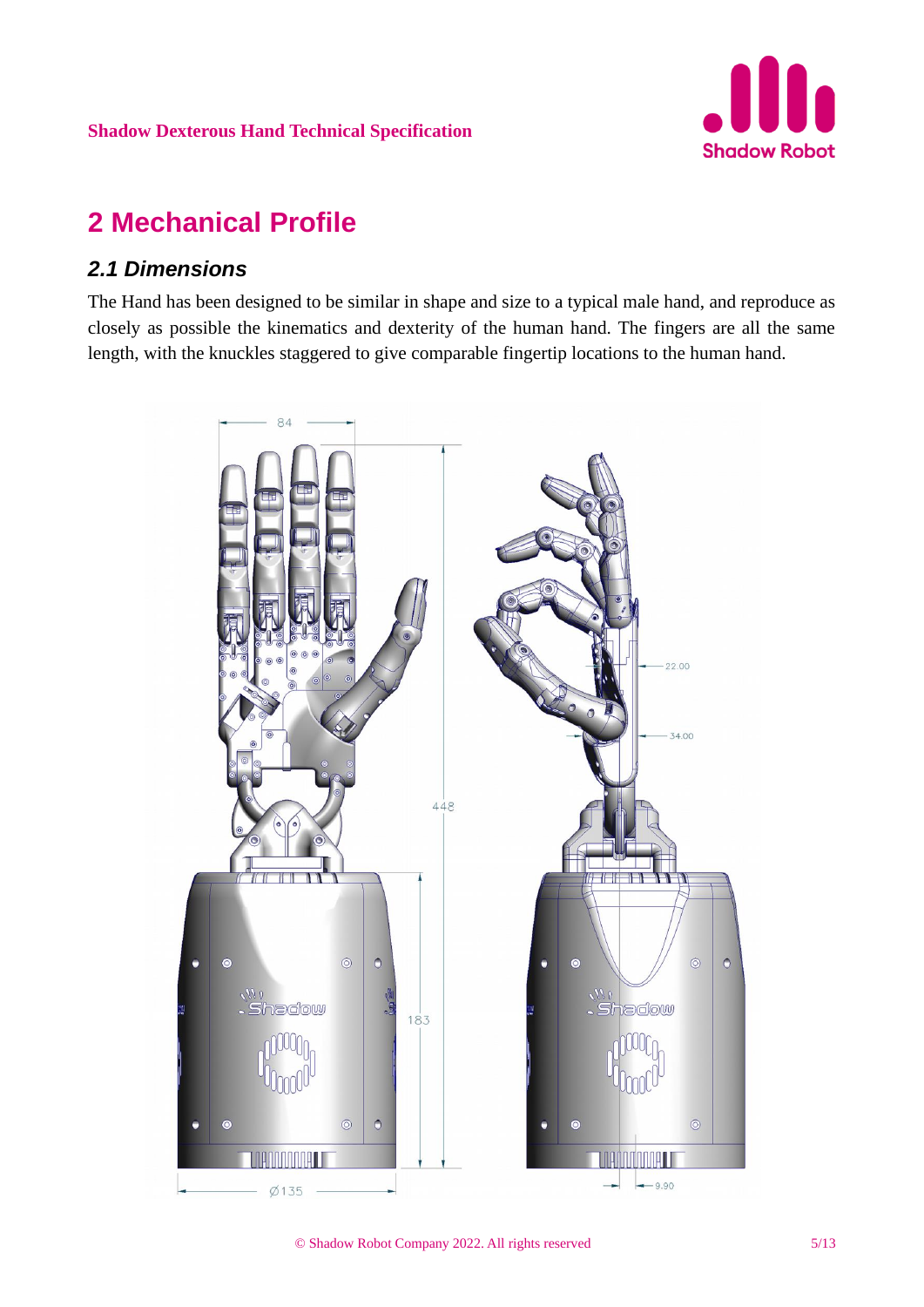

### *2.2 Kinematic Diagram*

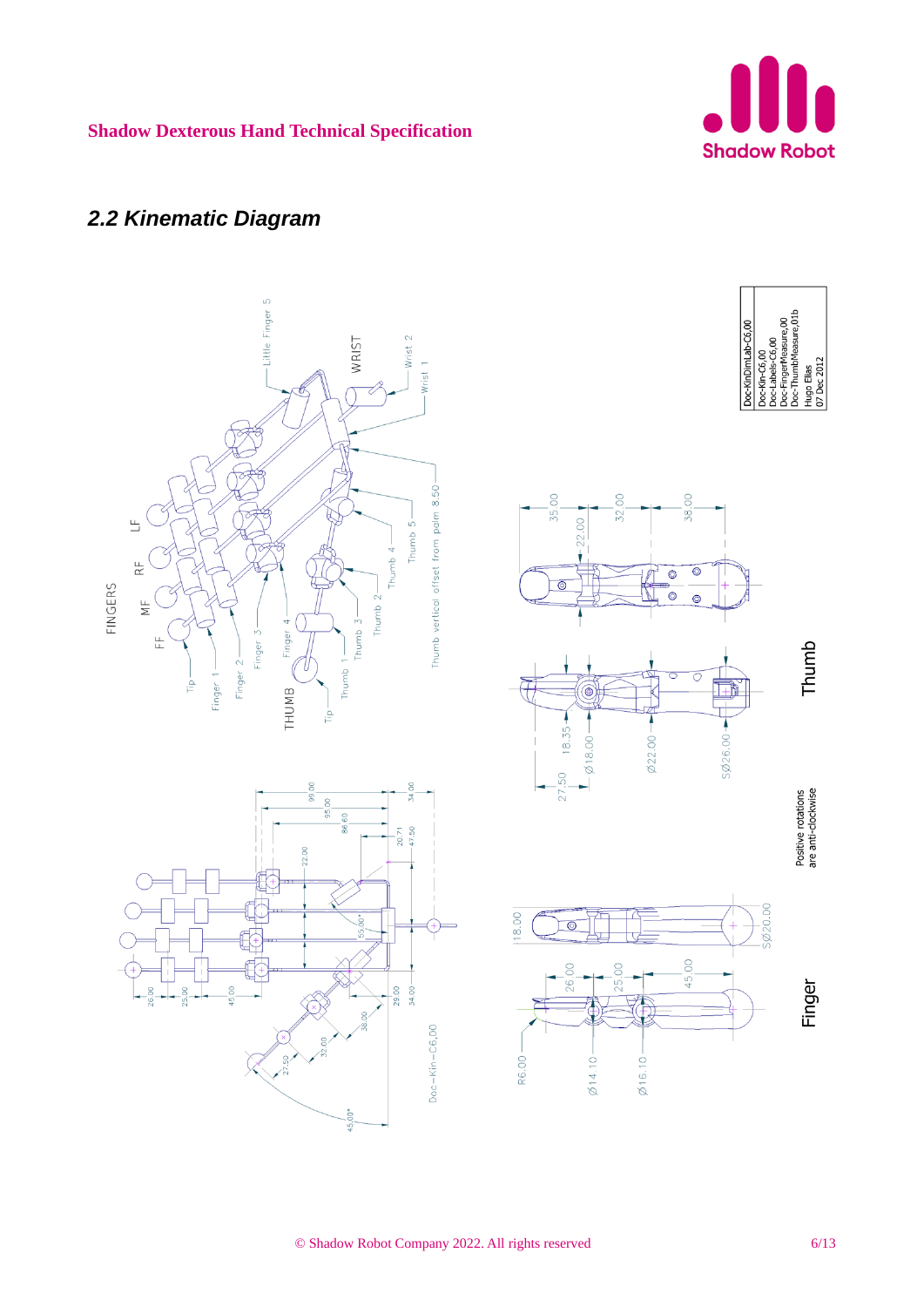

#### *2.3 Kinematic structure*

The Dexterous Hand kinematics are optimized to be as close as possible (within engineering constraints) to the kinematics of the human hand.

|                    | <b>Degrees</b> |            | <b>Radians</b> |            |              |
|--------------------|----------------|------------|----------------|------------|--------------|
| Joint(s)           | <b>Min</b>     | <b>Max</b> | <b>Min</b>     | <b>Max</b> | <b>Notes</b> |
| FF1, MF1, RF1, LF1 | 0              | 90         | 0              | 1.571      | Coupled      |
| FF2, MF2, RF2, LF2 | 0              | 90         | 0              | 1.571      |              |
| FF3, MF3, RF3, LF3 | $-15$          | 90         | $-0.262$       | 1.571      |              |
| FF4, MF4, RF4, LF4 | $-20$          | 20         | $-0.349$       | 0.349      |              |
| LF5                | $\mathbf 0$    | 45         | 0              | 0.785      |              |
| TH <sub>1</sub>    | $-15$          | 90         | $-0.262$       | 1.571      |              |
| TH <sub>2</sub>    | $-30$          | 30         | $-0.524$       | 0.524      |              |
| TH <sub>3</sub>    | $-12$          | 12         | $-0.209$       | 0.209      |              |
| TH <sub>4</sub>    | $\mathbf 0$    | 70         | 0              | 1.222      |              |
| TH <sub>5</sub>    | -60            | 60         | $-1.047$       | 1.047      |              |
| WR1                | -40            | 28         | $-0.698$       | 0.489      |              |
| WR <sub>2</sub>    | $-28$          | 8          | $-0.489$       | 0.140      |              |

The thumb has 5 degrees of freedom and 5 joints. Each finger has 3 degrees of freedom and 4 joints.

The distal joints of the fingers are coupled in a manner similar to a human finger, such that the angle of the middle joint is always greater than or equal to the angle of the distal joint. This allows the middle phalange to bend while the distal phalange is straight. The little finger has an extra joint in the palm provided to allow opposition to the thumb.

All joints except the finger distal joints are controllable to  $+/-1$ ° across the full range of movement.

### *2.4 Weight and Payload*

The Hand and forearm have a total weight of 4.3 kg. The Hand, while in a power-grasp, can hold up to 5 Kg.

### *2.5 Speed*

Movement speed is dependent on safety settings in the control system. Typical parameters allow a full-range joint movement in free space to operate at a frequency of 1.0 Hz.

### *2.6 Material*

The entire system is built with a combination of metals and plastics including aluminium, brass, acetyl, polycarbonate and polyurethane flesh.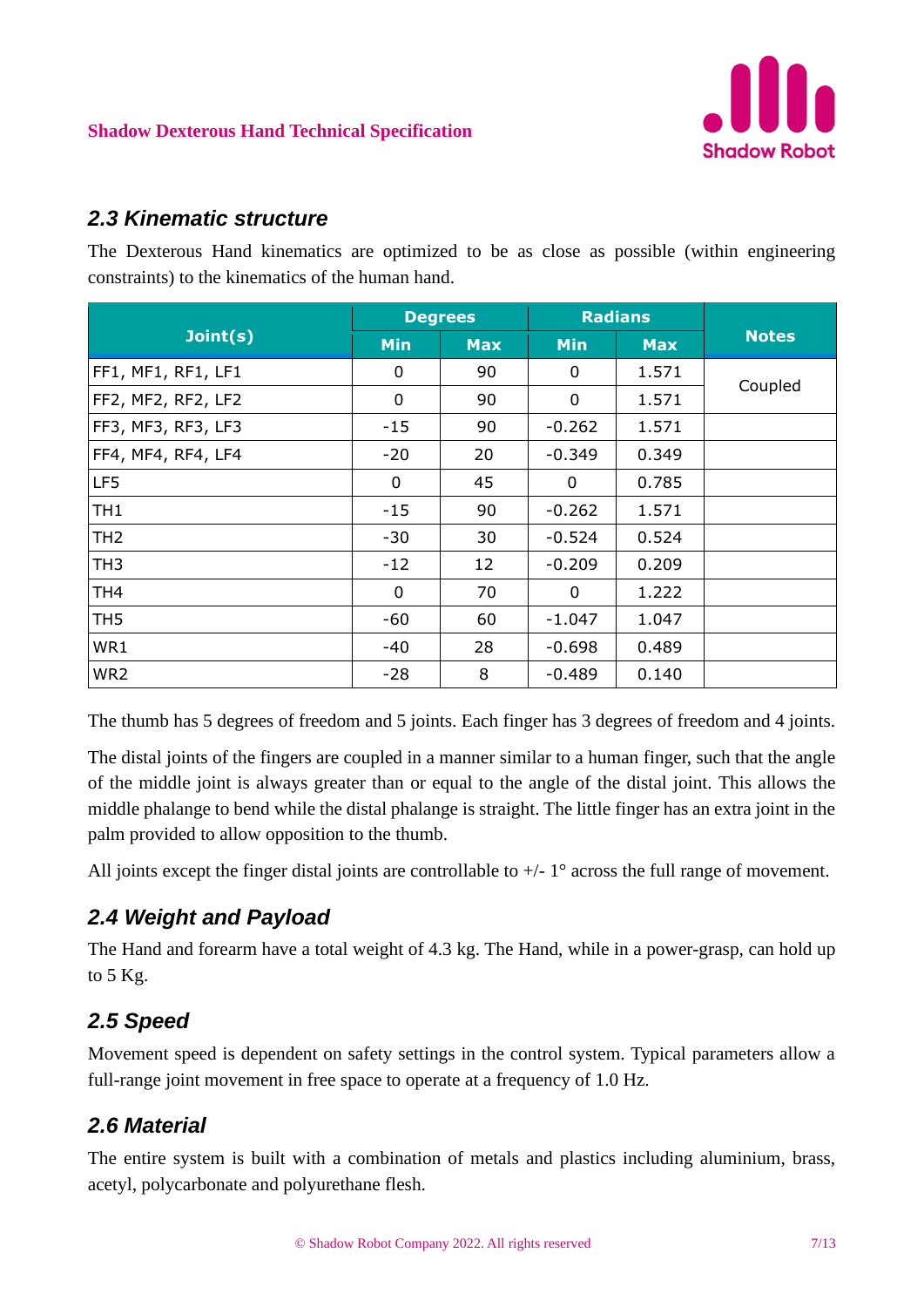## **3 Communications**

All versions of the Hand use an EtherCAT bus. EtherCAT (Ethernet for Control Automation Technology) is a 100Mbps ethernet-based fieldbus. It is currently used in a number of systems, such as Willow Garage's PR2 robot, making these versions of the Hand compatible with the PR2, and any other research or industrial control systems that are EtherCAT/ROS compatible. The EtherCAT bus plus ROS requires a powerful multi-core PC (supplied) with a standard Ethernet port. The EtherCAT protocol used by the hand is simple since the position control loop happens in the host.

#### *3.1 Features*

- Enable and disable torque control
- Change torque control PID values
- Change operational limits such as force and temperature cut-outs
- Reset motors
- Adjust data transmission rates for motors and tactile sensors
- Track error and status indicators from the components
- Download new firmware into the Smart Motor modules

### *3.2 Control*

As standard, the EtherCAT Hand implements a position control strategy in the host PC. Other control algorithms can be used as much more complex control strategies can be implemented, fusing information from joint and tactile sensors and even visual signals via ROS

The torque loop is closed inside the motor unit at 5kHz. The PID settings for this loop can be changed in real time. Alternatively, new firmware can be downloaded into the motor units if you require a different control strategy, or a new version is available from Shadow. All other control loops run at 1kHz through the host.

The PID controllers are set up in the configuration or boot phase of the system, can be changed on the fly, and can be configured to operate from sensor data permitting control of joint position, force, or user-supplied parameters.

#### *3.3 Micro-controllers*

Microchip PIC18Fxx80 micro-controllers are used for embedded control throughout the robot system, except on the palm, where a PIC32 is used; and on the Pressure Sensor Tactiles (PSTs), where PSoCs are used . The firmware is available upon request by customer under Non-Disclosure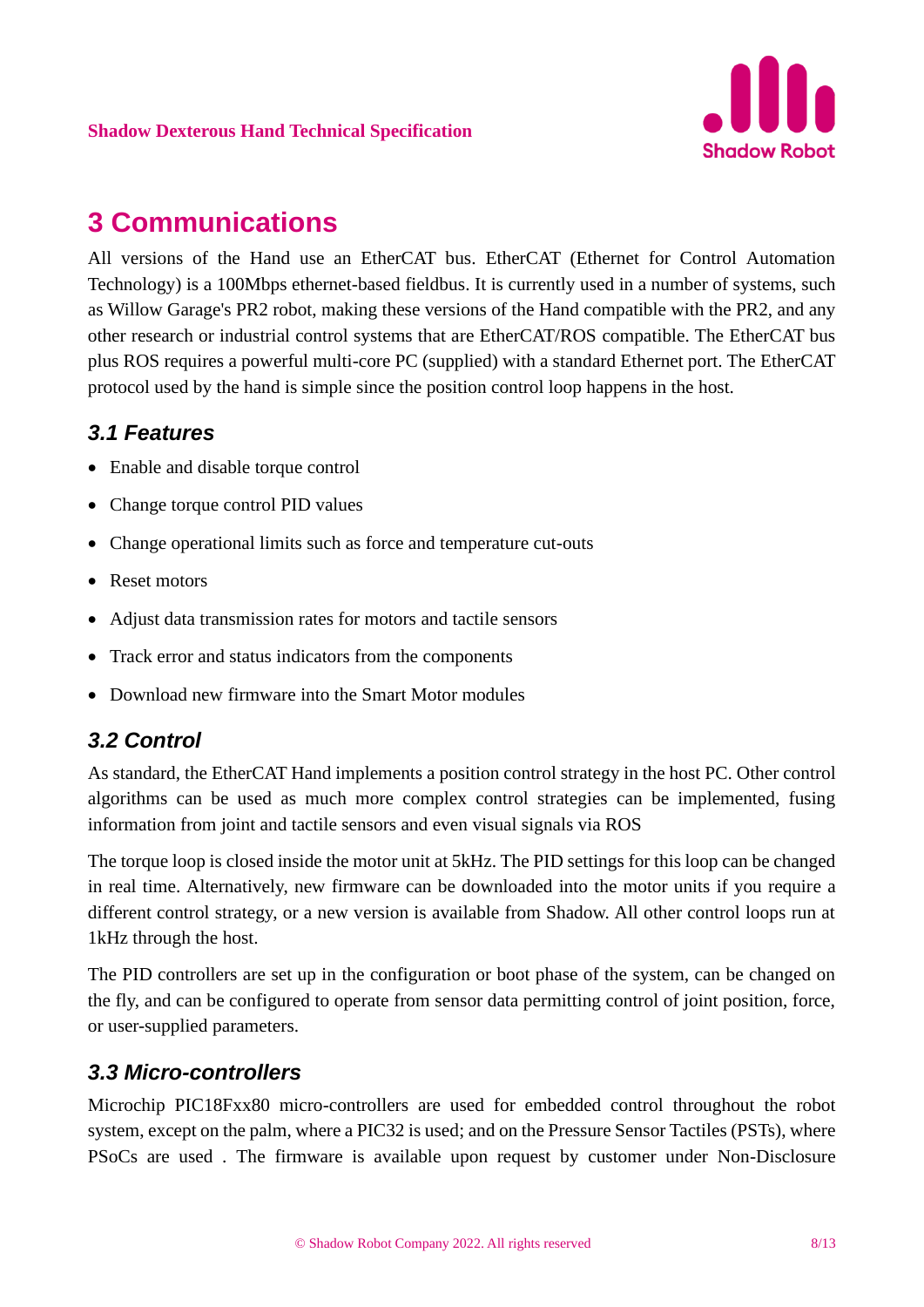

Agreement (NDA). All micro-controllers are connected to the internal bus and can be accessed via the EtherCAT interface.

## **4 Sensing**

All sensor data are presented to the PC at various rates depending on the rate setting for that sensor. Typical rates are:

|                    | <b>Update Rate</b> | <b>Bits</b> |
|--------------------|--------------------|-------------|
| <b>Position</b>    | 1000 Hz            | 12          |
| <b>PST</b>         | 500 Hz             | 11          |
| <b>Force</b>       | 5000 Hz            | 12          |
| <b>Temperature</b> | 100 Hz             | 12          |
| <b>Current</b>     | 100 Hz             | 12          |
| <b>Voltage</b>     | 100 Hz             | 12          |

### *4.1 Position*

A Hall effect sensor senses the rotation of each joint locally with typical resolution 0.2 degrees. This data is sampled in the Hand by 12-bit ADCs. Data is provided to the communication bus in raw form, and is calibrated at the host.

### *4.2 Tactile Sensing*

All Shadow Hands have Pressure Sensor Tactiles (PSTs) fitted as standard in the fingertips. They are a single region sensor with high sensitivity. The data is sampled by an 11-bit ADC. Raw temperature compensated data is available.

The PSTs can be substituted for other tactile sensors (see section: 8 Options). A protocol in the palm firmware can detect different types of compatible sensors and configure them correctly.

#### *4.3 Force*

A separate force sensor measures the force in each of the pair of tendons driven by the Smart Motor unit. This data is captured by 12-bit ADCs and used locally for torque control. The data are also transmitted back to the PC. The sensors have a resolution of about 30mN. They are zeroed, but not calibrated. I.e. a reading of zero means zero difference between the tendons.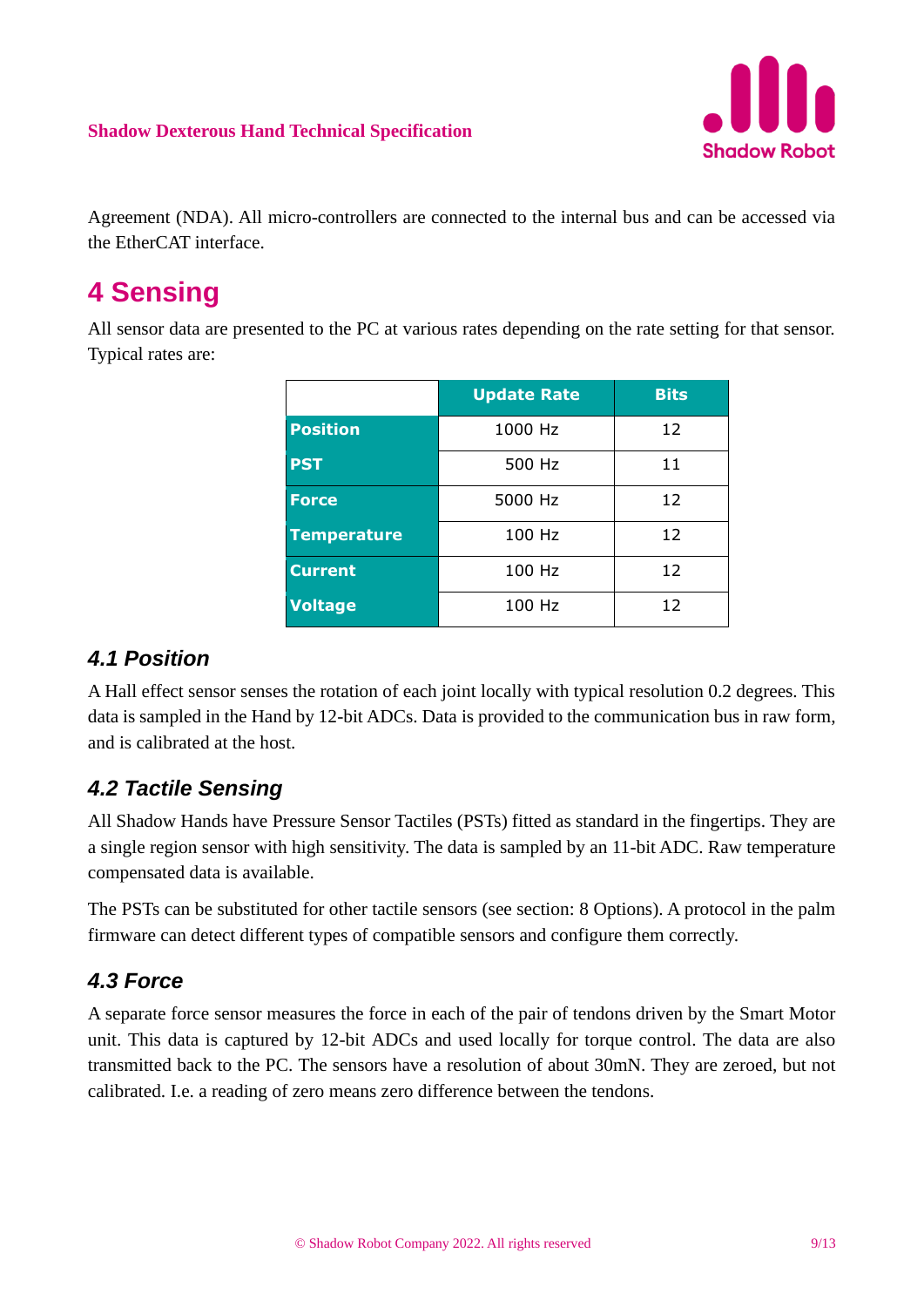

#### *4.4 Temperature and Current*

The current flow through the motor unit, and the temperature of the motor unit, are measured internally to the Smart Motor unit, and are used to ensure safety and reliability.

#### *4.5 Hand Sensor Node*

The Hand Sensor Node, which is made up of a number of PCBs throughout the palm, fingers and thumb, reads joint position data and tactile sensing data, provides this to the communication bus in raw form, and is calibrated at the host. Other sensors can be attached to the Hand sensor node by request and arrangement.

## **5 Actuation**

Each of the twenty Smart Motor nodes drives a Maxon motor using PWM. The Smart Motor node implements a PID controller, which can be set to do force control on the tendons at the motor end, or position control on the joints.

## **6 PC and Software**

All Hands are supplied with a standard multi-core laptop running Ubuntu with a EtherCAT compatible network ports (more optional). The drivers and other useful packages are installed by default on the computer. The software is based on the ROS meta-operating system.

Software in the host PC provides sensor calibration and scaling, mappings from sensor names to hardware, and permits easy access to all robot facilities from Python and/or C++.

### *6.1 Open platform*

- All source code for the micro-controllers and schematics for the electronics subsystems are available on request under Non-Disclosure Agreement (NDA).
- Example code along with documentation is provided, along with access to e-mail support from Shadow.
- Solid models (VRML) and kinematic data are supplied via ROS.
- An open software layer supports easy interfacing between this and other systems, as well as quick prototyping of algorithms and tools.

#### *6.2 ROS*

The Shadow Dexterous Hand is fully compatible with ROS (Robot Operating System www.ros.org) providing a full range of capabilities including:

• Control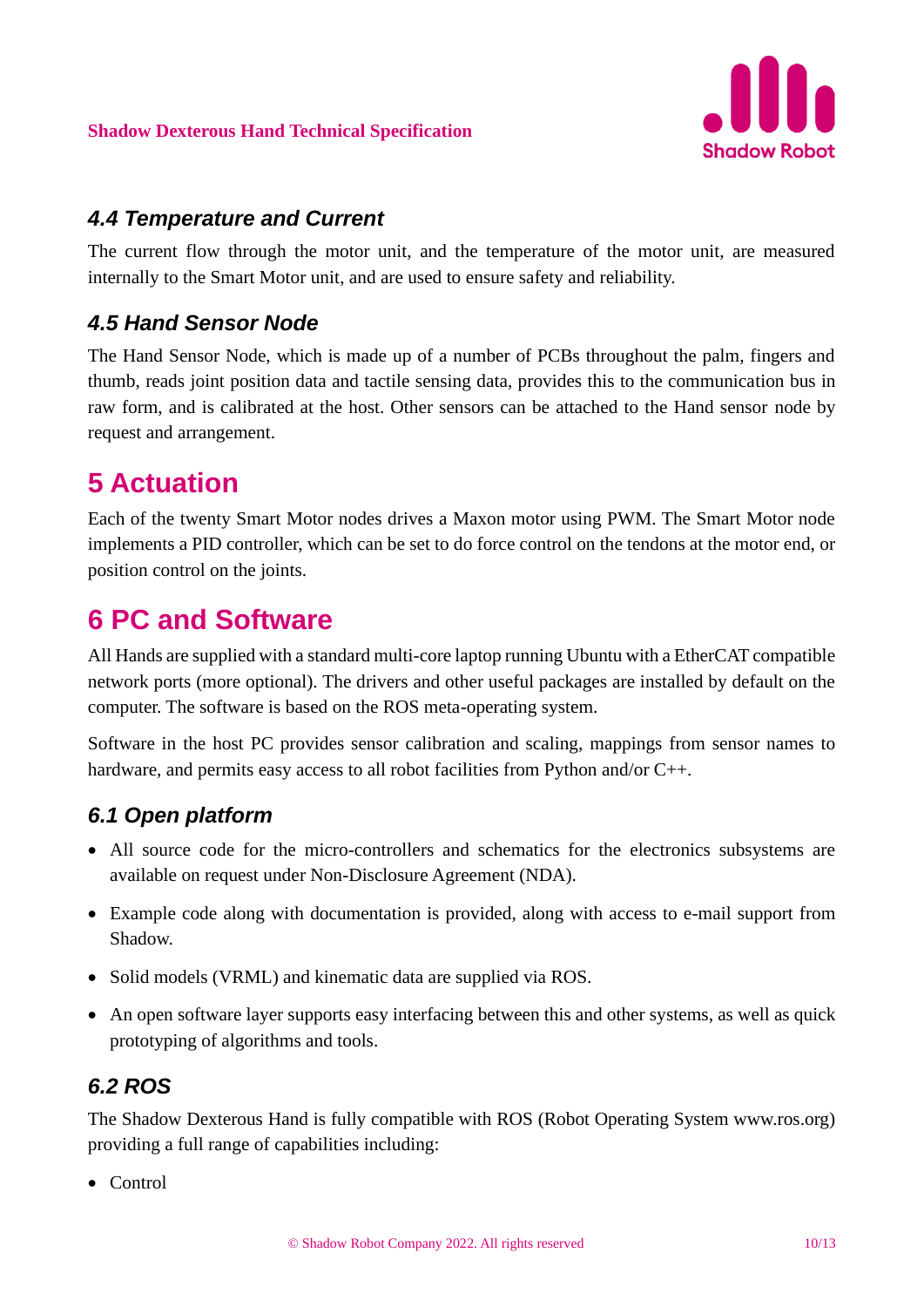

- Visualisation
- Simulation

A repository provides a simulated model of the Hand running in the Gazebo simulator. It integrates full physics model for grasping and manipulation development. The shadow\_robot\_ethercat stack provides the drivers for the Hand.

All the back-ends (simulated or real) present the same interface to your software - selection is simply made depending on which launch file is used, be it the real Hand or the simulated Hand - making it easy to test software away from the hardware and then run on the real hardware.

### **7 Power**

Power supplies are provided with the Hand:

 $• 48 V @ 2.5 A$ 

## **8 Options**

The following options may be selected at the time of ordering.

#### *8.1 Left Hand*

The Left Hand is functionally identical to the standard Hand, but mirrored for use in a bi-manual system.

#### *8.2 Universal Robot arm Integration*

The Dexterous Hand system can be supplied integrated with a UR10 robot arm.

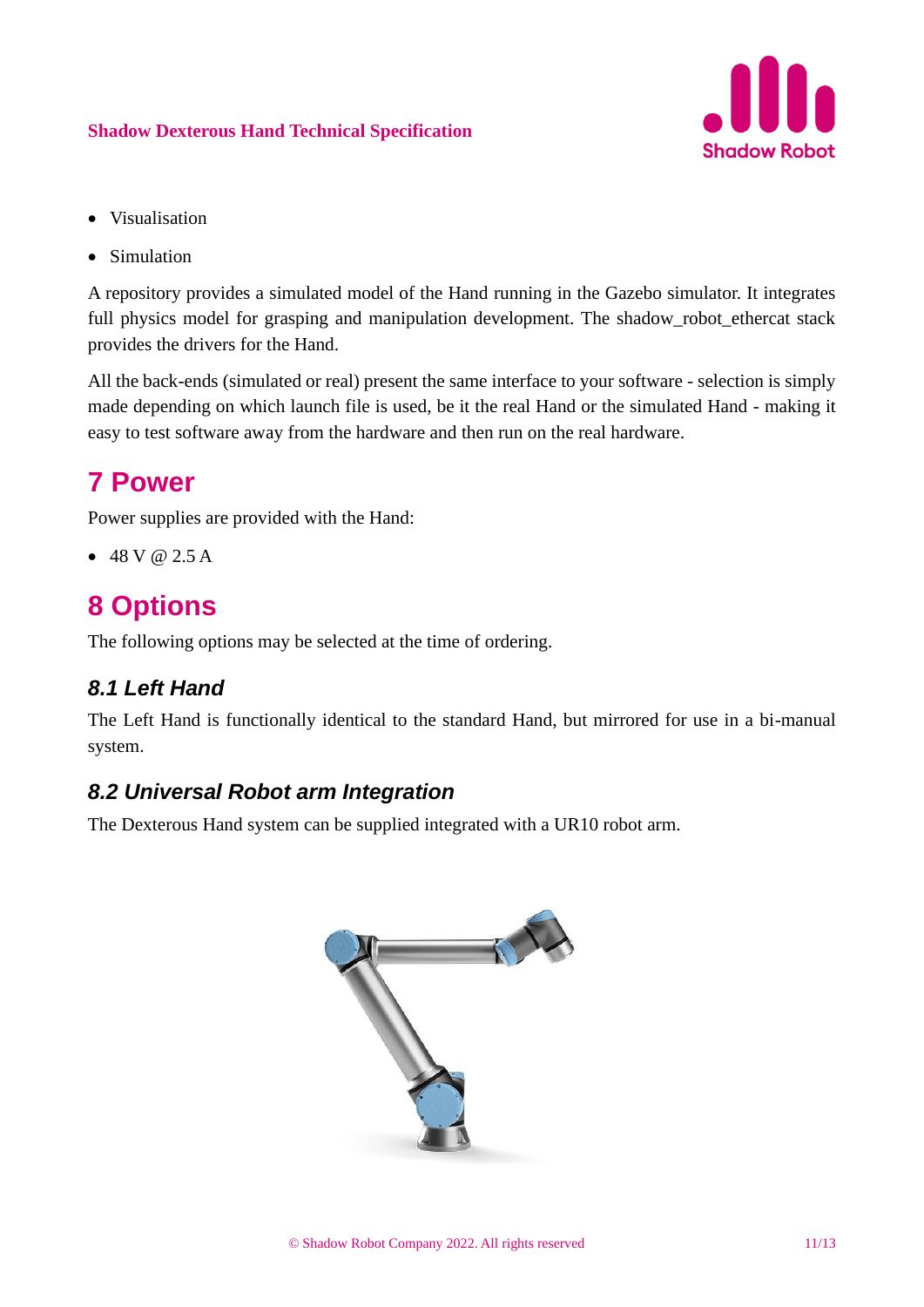

#### *8.3 BioTac Integration*

Produced by Syntouch, the BioTac is a revolutionary tactile sensor capable of detecting the full range of sensory information that human fingers can detect: forces, micro-vibrations, and temperature.

Raw data collected from the BioTac include:

- Voltages on impedance sensing electrodes
- Absolute fluid pressure (DC Pressure)
- Dynamic fluid pressure = Vibration (AC Pressure)
- Temperature (DC Temperature)
- Heat flow (AC Temperature)

Signal processing of these data enables the BioTac to do many things that humans can do by touch, such as:

- Determine point of contact
- Estimate tri-axial forces
- Estimate radius of curvature of a contacted object
- Discriminate edges, corners, and flat surfaces
- Sense initial contact, with a remarkably high sensitivity
- Detect slip
- Discriminate objects based on their texture
- Discriminate objects based on their compliance
- Discriminate objects based on their thermal properties

Shadow has partnered with Syntouch and provides a full integration option